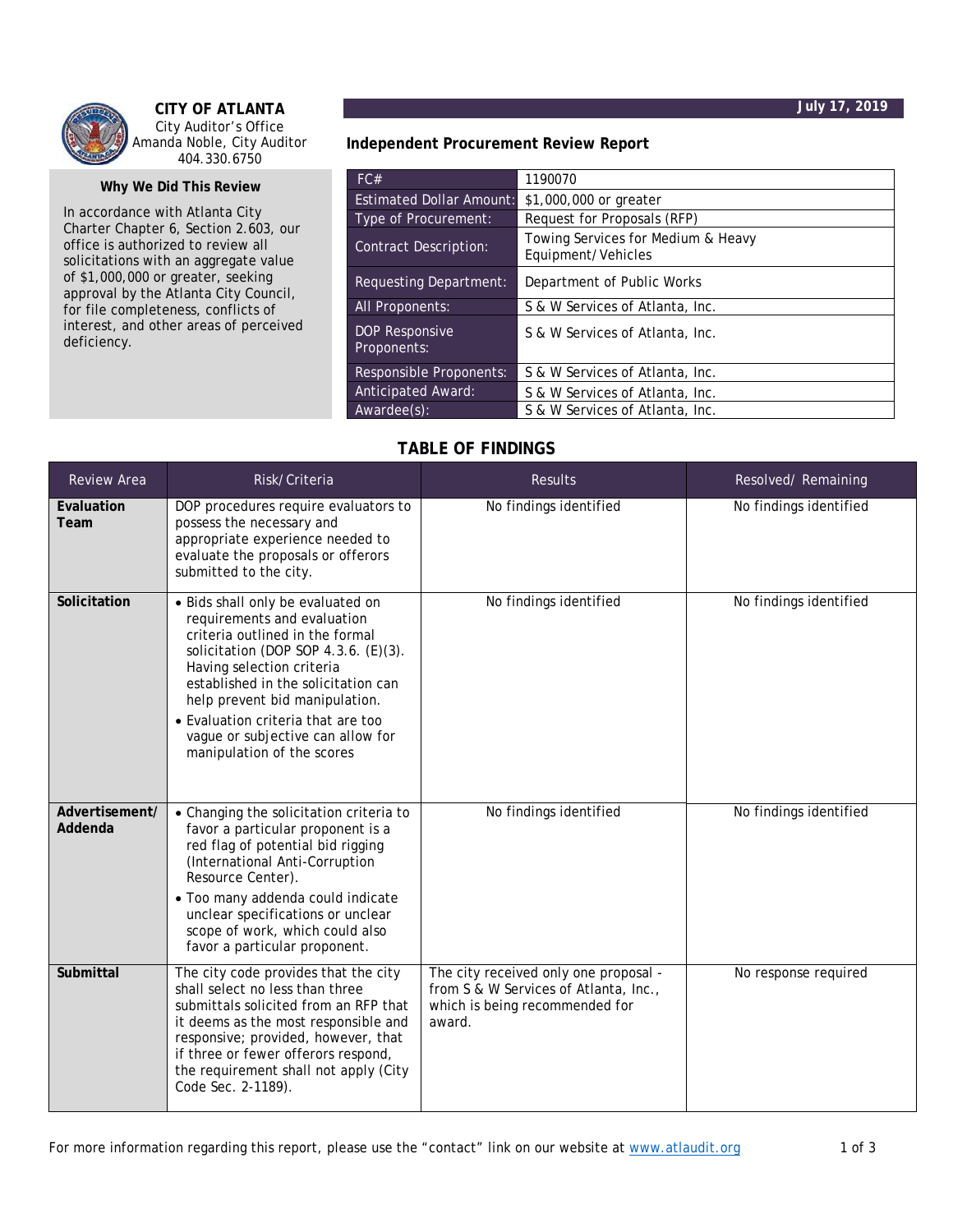| Responsive<br><b>Review</b>    | DOP procedures require findings to<br>be recorded on a responsive checklist<br>which identifies specific submittal<br>requirements for the project and<br>identifies a bidder's compliance with<br>those required documents.<br>Unclear or inconsistent<br>responsiveness determinations could<br>be a red flag of bid manipulation. | Form 2, Question 1<br>$\bullet$<br>(Questionnaire) was left<br>blank.<br>Form 3, Question 3 (Line of<br>$\bullet$<br>Credit) was not circled. | Resolved<br>• Acknowledged. Form 2,<br>Question 1 (Questionnaire) states<br>- "Please describe the general<br>development of the Respondent's<br>business during the past ten (10)<br>years, or such shorter period of<br>time that the Respondent has<br>been in business." Although the<br>response to Question 1 was left<br>blank the Proponent was deemed<br>responsive because the<br>information was found in Volume<br>I of the Proponent's proposal.<br>• Acknowledged. Form 3,<br>Question 3 (Line of Credit) was<br>not circled, yet the proposal was<br>deemed responsive. The<br>Proponent did not circle Yes or<br>No; however, they did provide<br>required financial records from<br>the previous three (3) years. Risk<br>Management's review of said<br>financials resulted in a<br>determination of financial<br>viability. Further, Risk<br>Management has determined that<br>Question 3 is no longer relevant. |
|--------------------------------|--------------------------------------------------------------------------------------------------------------------------------------------------------------------------------------------------------------------------------------------------------------------------------------------------------------------------------------|-----------------------------------------------------------------------------------------------------------------------------------------------|-------------------------------------------------------------------------------------------------------------------------------------------------------------------------------------------------------------------------------------------------------------------------------------------------------------------------------------------------------------------------------------------------------------------------------------------------------------------------------------------------------------------------------------------------------------------------------------------------------------------------------------------------------------------------------------------------------------------------------------------------------------------------------------------------------------------------------------------------------------------------------------------------------------------------------------|
|                                |                                                                                                                                                                                                                                                                                                                                      |                                                                                                                                               | Form 3 has been updated,<br>removing Question 3, for all new<br>procurements.                                                                                                                                                                                                                                                                                                                                                                                                                                                                                                                                                                                                                                                                                                                                                                                                                                                       |
| Conflict of<br><b>Interest</b> | The city's standards of conduct<br>prohibit employees from having<br>financial conflicts of interests.<br>Contracts must be awarded and<br>administered free from improper<br>influence or the appearance of<br>impropriety.                                                                                                         | No findings identified                                                                                                                        | No findings identified                                                                                                                                                                                                                                                                                                                                                                                                                                                                                                                                                                                                                                                                                                                                                                                                                                                                                                              |
| Evaluation                     | · DOP's procedures require<br>procurement staff to compile the<br>evaluation scores, including those<br>from risk management and contract<br>compliance.                                                                                                                                                                             | No findings identified                                                                                                                        | No findings identified                                                                                                                                                                                                                                                                                                                                                                                                                                                                                                                                                                                                                                                                                                                                                                                                                                                                                                              |
|                                | • Public procurement practice states<br>that any arithmetical errors should<br>be corrected, and scores should be<br>recorded in grids/matrices (NIGP).                                                                                                                                                                              |                                                                                                                                               |                                                                                                                                                                                                                                                                                                                                                                                                                                                                                                                                                                                                                                                                                                                                                                                                                                                                                                                                     |
|                                | • According to the International Anti-<br>Corruption Resource Center, bids<br>that are too close together (less<br>than 1%) or too far apart (more<br>than 20%) could be indicators of<br>collusive bidding. Not applicable<br>for RFPs.                                                                                             |                                                                                                                                               |                                                                                                                                                                                                                                                                                                                                                                                                                                                                                                                                                                                                                                                                                                                                                                                                                                                                                                                                     |